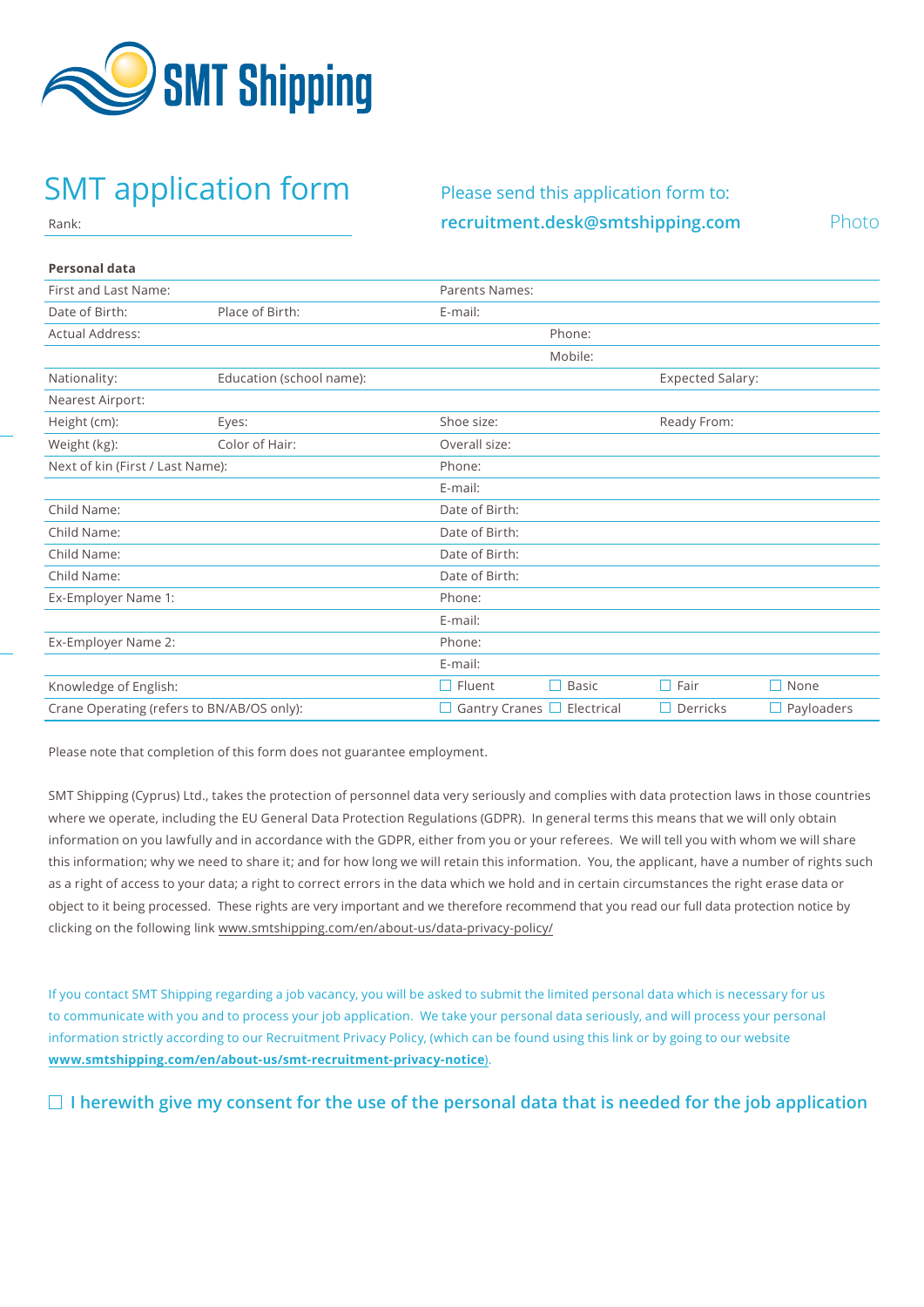

### **Documents**

|                                                           | Number, type | Place of Issue | Date of issue | Validity |
|-----------------------------------------------------------|--------------|----------------|---------------|----------|
| <b>National Passport</b>                                  |              |                |               |          |
| US Visa                                                   |              |                |               |          |
| Other Visas (if any)                                      |              |                |               |          |
| National Seaman Book /                                    |              |                |               |          |
| Seaman Passport                                           |              |                |               |          |
| Bahamian                                                  |              |                |               |          |
| Marshall Islands                                          |              |                |               |          |
| National License (COC)                                    |              |                |               |          |
| Bahamian                                                  |              |                |               |          |
| Marshall Islands                                          |              |                |               |          |
|                                                           |              |                |               |          |
| <b>Certificates/Courses</b>                               |              |                |               |          |
| Pers.Surv.Tech.Cert.                                      |              |                |               |          |
| Basic fire-fighting                                       |              |                |               |          |
| Advanced fire-fighting                                    |              |                |               |          |
| Elementary first aid                                      |              |                |               |          |
| <b>Medical First Aid</b>                                  |              |                |               |          |
| <b>Medical Care</b>                                       |              |                |               |          |
| Personal Safety Cour.                                     |              |                |               |          |
| Cert. in Survival Craft                                   |              |                |               |          |
| GMDSS (if applicable)                                     |              |                |               |          |
| ARPA (if applicable)                                      |              |                |               |          |
| ECDIS (if applicable)                                     |              |                |               |          |
| <b>ECDIS FURUNO FMD</b><br>3100/3200/3300 (if applicable) |              |                |               |          |
| Ship Security Awareness (SSA)                             |              |                |               |          |
| SSA with designated duties                                |              |                |               |          |
| Ship Security Officer (SSO)                               |              |                |               |          |
| ERM (if applicable)                                       |              |                |               |          |
| BRM (if applicable)                                       |              |                |               |          |
| High Voltage (1kV) Cert.                                  |              |                |               |          |
| Other courses                                             |              |                |               |          |
|                                                           |              |                |               |          |
| Medical examination                                       |              |                |               |          |
| <b>Yellow Fever Vaccination</b>                           |              |                |               |          |